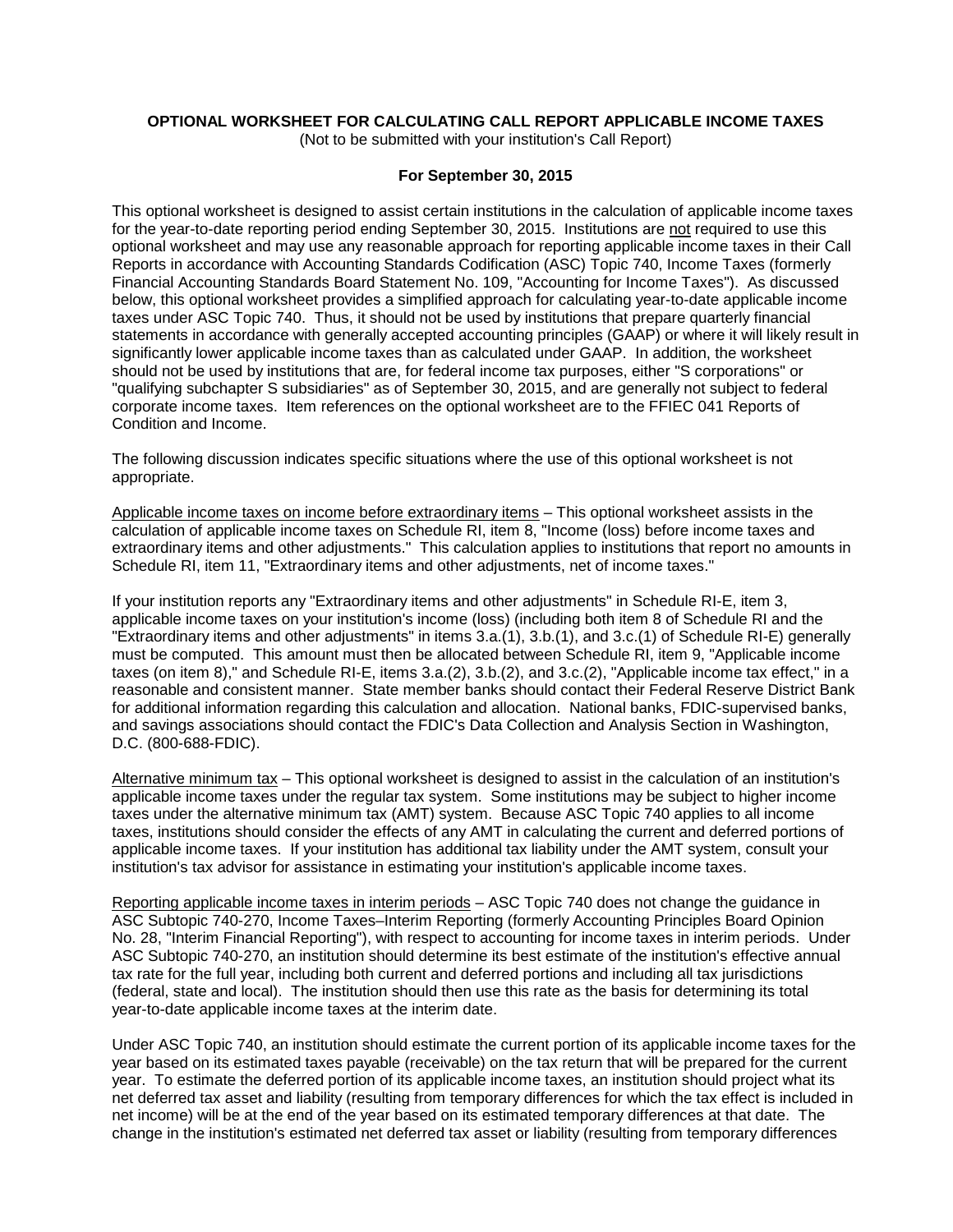for which the tax effect is included in net income) for the year is the deferred portion of its applicable income taxes.

To arrive at the estimated annual effective tax rate, an institution should divide its estimated total applicable income taxes (current and deferred) for the year by its estimated pretax income for the year (excluding extraordinary items). This rate would then be applied to the year-to-date pretax income to determine the year-to-date applicable income taxes at the interim date.

Many institutions, or their parent holding companies, will perform the calculation of income tax expense in accordance with ASC Topic 740, including ASC Subtopic 740-270, when preparing their quarterly GAAPbased financial statements. These institutions should determine their applicable income taxes for the yearto-date reporting period covered by the Call Report in a similar manner. Accordingly, these institutions should not use this worksheet.

In contrast, some institutions may not have determined their interim period income taxes using the estimated annual effective rate. For these institutions, estimating the annual effective tax rate under the liability method may be difficult. These institutions may find it less burdensome to estimate their year-to-date applicable income taxes based upon their deferred tax asset or liability balances at the end of the quarter, rather than projecting these amounts through the end of the year. This optional worksheet follows this approach. An institution may use this approach if it will not likely result in significantly lower year-to-date applicable income taxes than as calculated under ASC Topic 740, including ASC Subtopic 740-270. Otherwise, an institution should follow some other reasonable approach for calculating applicable income taxes in interim periods in accordance with ASC Topic 740, including ASC Subtopic 740-270.

\* \* \* \* \* \* \* \* \* \* \* \* \* \* \* \* \* \* \* \* \* \* \* \* \* \* \* \* \* \* \*

CALCULATION OF SCHEDULE RI, ITEM 9, "APPLICABLE INCOME TAXES (ON ITEM 8)" UNDER THE REGULAR TAX SYSTEM [Applicable income taxes on Item 8 include both amounts currently due (or refundable) calculated in Section A and deferred income taxes calculated in Section B.]

| А.   | Income taxes due (refundable) for the year to date<br>(i.e., current portion of applicable income taxes)                                       |  |
|------|------------------------------------------------------------------------------------------------------------------------------------------------|--|
|      | A.1. Schedule RI, Item 8, "Income (loss) before income taxes and extraordinary                                                                 |  |
|      | A.2. Schedule RI, Memorandum Item 3, "Income on tax-exempt loans                                                                               |  |
|      | A.3. Schedule RI, Memorandum Item 4, "Income on tax-exempt securities                                                                          |  |
|      | A.4. Other income included in Schedule RI, Items 1, 5, and 6, (if any) which is                                                                |  |
| A.5. | Other income not included in Schedule RI, Item 8, (if any) which is subject to                                                                 |  |
| A.6. | Schedule RI, Memorandum Item 1, "Interest expense incurred to carry<br>tax-exempt securities, loans, and leases acquired after August 7, 1986, |  |
|      | A.7. All other expenses included in Schedule RI, Item 8, that are not deductible                                                               |  |
| A.8. | Other expenses not included in Schedule RI, Item 8, that are deductible for                                                                    |  |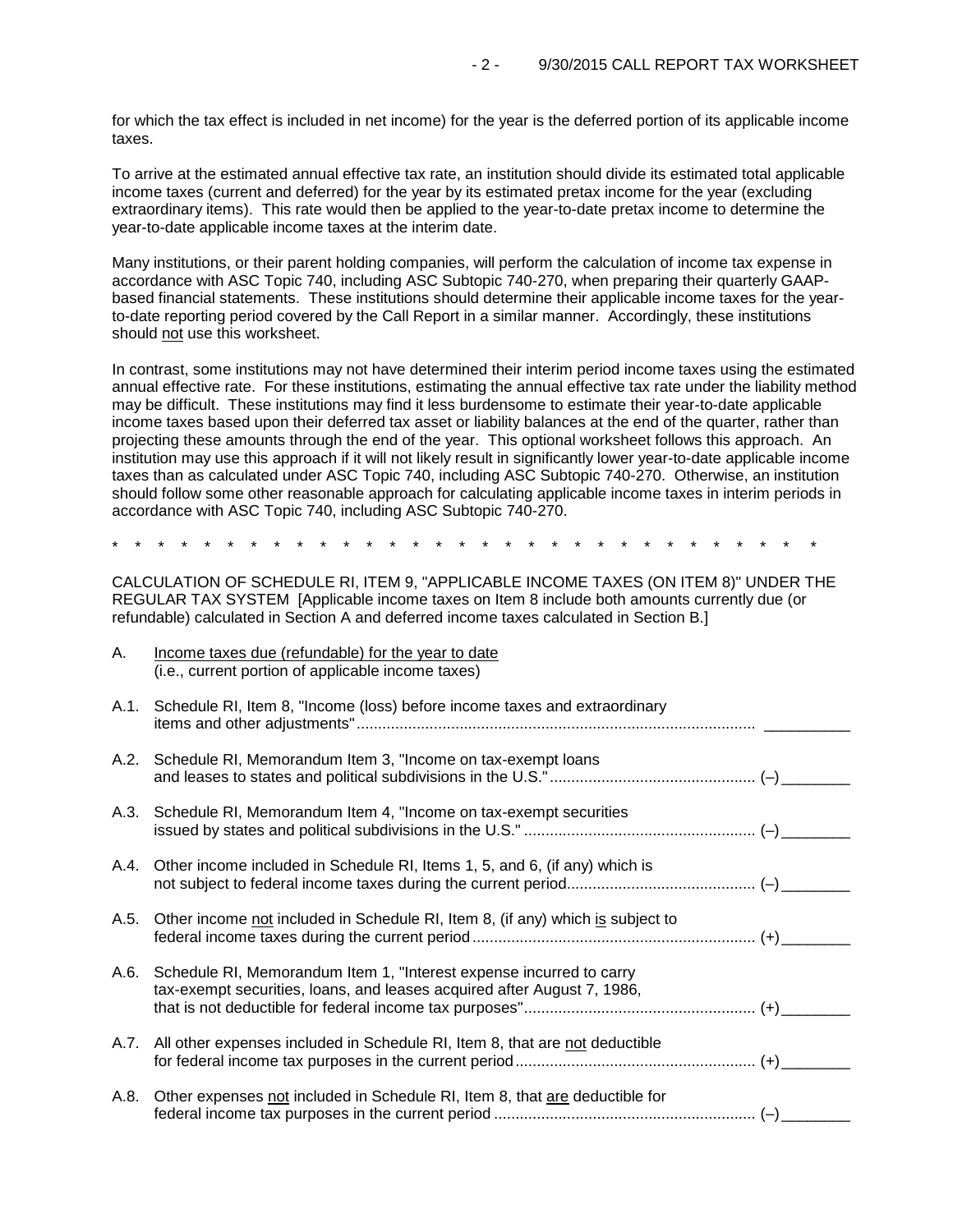|    | A.9. Year-to-date income currently subject to federal income taxes before state<br>and local income taxes (Line A.1 minus Lines A.2, A.3, A.4, and A.8,                                                                                                                                                           |           |
|----|-------------------------------------------------------------------------------------------------------------------------------------------------------------------------------------------------------------------------------------------------------------------------------------------------------------------|-----------|
|    | A.10. State and local income taxes due (refundable) for the year to date<br>(If the state and local tax laws applicable to your institution do not differ<br>significantly from federal income tax laws, an estimate of state and local<br>income taxes can be obtained by multiplying Line A.9 by the applicable |           |
|    |                                                                                                                                                                                                                                                                                                                   |           |
|    |                                                                                                                                                                                                                                                                                                                   | _x 1.33__ |
|    |                                                                                                                                                                                                                                                                                                                   |           |
|    | A.13. Net operating loss (NOL) carryforwards available at January 1, 2015,<br>to offset annualized federal taxable income (amount reported on this line                                                                                                                                                           |           |
|    | A.14. Annualized income currently subject to federal income taxes                                                                                                                                                                                                                                                 |           |
|    | A.15. Annualized federal income taxes currently due (refundable) on amount<br>shown on Line A.14 (Calculate this amount using the "Federal Income                                                                                                                                                                 |           |
|    |                                                                                                                                                                                                                                                                                                                   | x 0.75    |
|    | A.16. Year-to-date federal income taxes currently due (refundable) on amount                                                                                                                                                                                                                                      |           |
|    |                                                                                                                                                                                                                                                                                                                   |           |
|    | A.18. State and local income taxes due (refundable) for the year to date                                                                                                                                                                                                                                          |           |
|    | A.19. Total income taxes currently due (refundable) for the year to date                                                                                                                                                                                                                                          |           |
| Β. | Deferred income tax expense (benefit) for the year to date                                                                                                                                                                                                                                                        |           |

(i.e., deferred portion of applicable income taxes)

This section provides guidance for the determination of the deferred portion of applicable income taxes for the year to date under ASC Topic 740. This calculation considers federal, state and local income taxes.

Deferred income tax expense (benefit) for the reporting period ending September 30, 2015, is generally measured in this worksheet as the change in the institution's net deferred tax assets or liabilities during the year-to-date period. Therefore, your institution should calculate its net deferred tax assets/ liabilities at September 30, 2015, and compare this amount to the amount of your institution's net deferred tax assets/liabilities at December 31, 2014. A portion of the difference between these two amounts will be the deferred income tax expense (benefit) for the reporting period ending September 30, 2015. The remainder of the change in the net deferred tax assets/liabilities for the period generally should be charged or credited directly to the "Accumulated other comprehensive income" component of equity capital (Schedule RC, item 26.b) that includes your institution's "Net unrealized holding gains (losses) on available-for-sale securities." The following steps assist in the calculation of these amounts.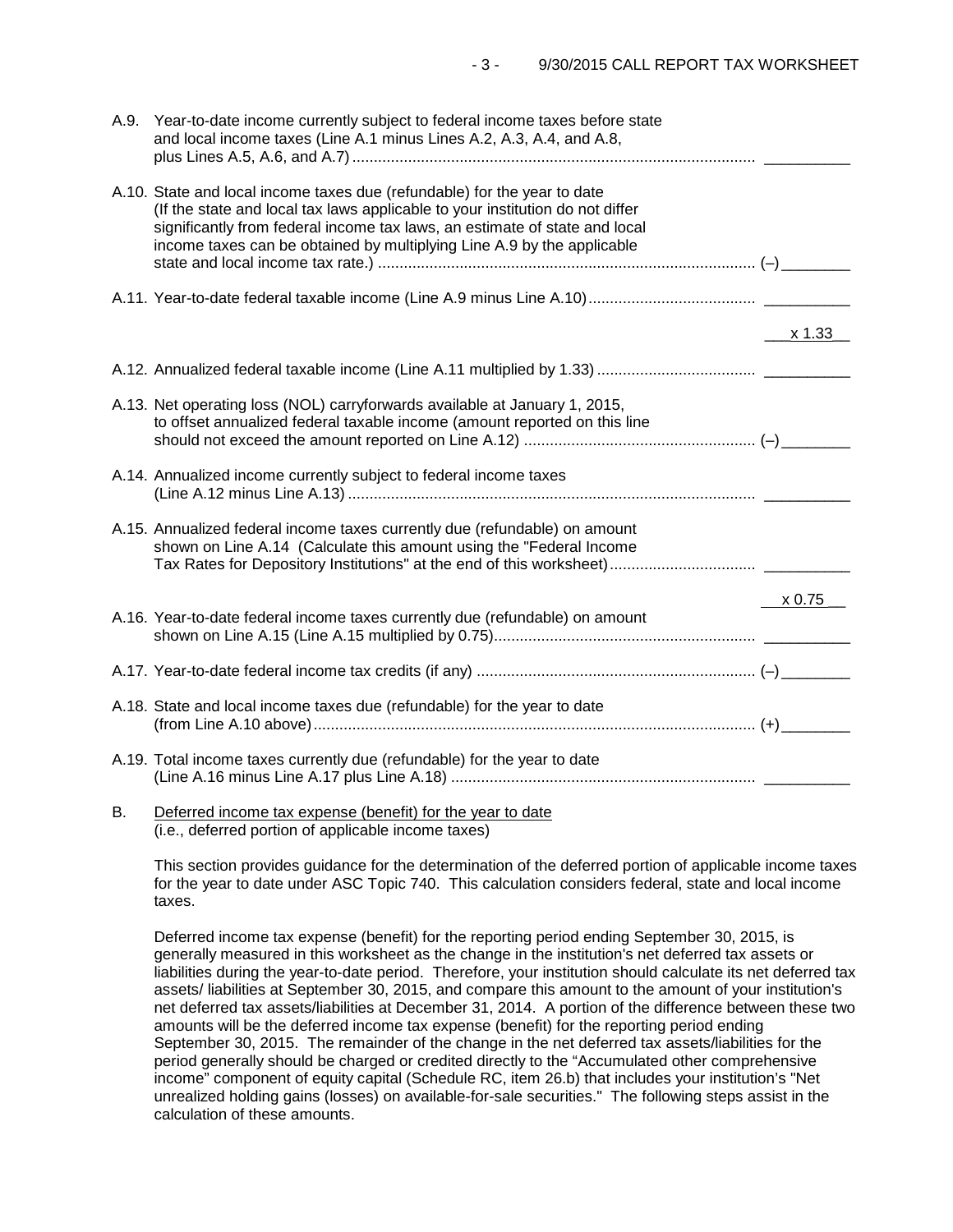## B.1. Identify types and amounts of temporary differences

Temporary differences essentially consist of all differences between the book and tax basis of an institution's assets and liabilities. In identifying these basis differences, an institution should consider assets and liabilities that may not exist on its books (such as repairs capitalized for tax purposes but expensed on the institution's books and Call Report) as well as assets and liabilities that have no tax basis (such as gains deferred on the institution's books and Call Report which have been recognized for tax purposes).

To ensure all temporary differences are identified, institutions should consider preparing a comprehensive tax-basis balance sheet and comparing it to the balance sheet on the institution's Call Report. As these differences are identified, the institution should categorize these amounts as deductible or taxable temporary differences. Also, institutions should not include those book-tax basis differences that are not considered temporary differences under ASC Topic 740. One such example is the excess of the cash surrender value of life insurance over premiums paid (if the policy will be held until the death of the insured).

The definition of temporary differences is similar to "timing differences" used under the accounting standards in effect before former FASB Statement No. 109 (i.e., Accounting Principles Board Opinion No. 11 (APB 11)). Timing differences under APB 11 were differences between taxable income and pretax income on the institution's books. However, temporary differences as defined under ASC Topic 740 include additional items that were not previously subject to deferred tax accounting. For example, differences between the assigned values and the tax bases of assets acquired and liabilities assumed in a purchase business combination are temporary differences. Refer to the Glossary entry for "income taxes" in the Call Report instructions and to ASC Topic 740 for additional information about temporary differences.

Listed below are some of the assets and liabilities that are frequently reported differently on an institution's federal income tax return than they are on the institution's books and Call Report. A booktax basis difference for a particular asset or liability may result from one or more temporary differences.

Under ASC Topic 740, the tax effects of most temporary differences are included in an institution's net income. However, the tax effects of certain items specified by ASC Topic 740 are charged or credited directly as a component of an institution's equity capital. The principal item of this type is identified separately below to assist institutions in properly recording their income tax amounts under ASC Topic 740.

Some of the items listed below may not involve temporary differences at your institution. Similarly, there may be other differences that exist in your institution that are not listed below. Institutions should ensure that they properly identify the appropriate differences specific to their institution.

An institution that can reasonably determine its tax basis balance sheet at September 30, 2015, may use the approach in Section B.1.a. to identify some of its temporary differences. If the tax basis balance sheet information at September 30, 2015, is not readily available, the institution may use the approach in Section B.1.b. to provide a reasonable estimate of the temporary differences at that date. Any institution using Section B.1.b. should ensure that the estimation method used for each temporary difference is appropriate for its facts and circumstances. Otherwise, the institution should make appropriate adjustments to Section B.1.b. or else use Section B.1.a. All institutions should complete Section B.1.c. for any other significant temporary differences.

## B.1.a. Differences in book-tax basis approach (COMPLETE ONLY IF A TAX-BASIS BALANCE SHEET IS PREPARED OR AVAILABLE)

Under this approach, record your institution's book and tax bases for the six accounts listed in the following chart. Subtract the tax basis from the book basis to arrive at the difference. Then identify whether the difference is a taxable or deductible temporary difference. Note that a debit (Dr) difference indicates a taxable (T) temporary difference. A credit (<Cr>) difference indicates a deductible (<D>) temporary difference.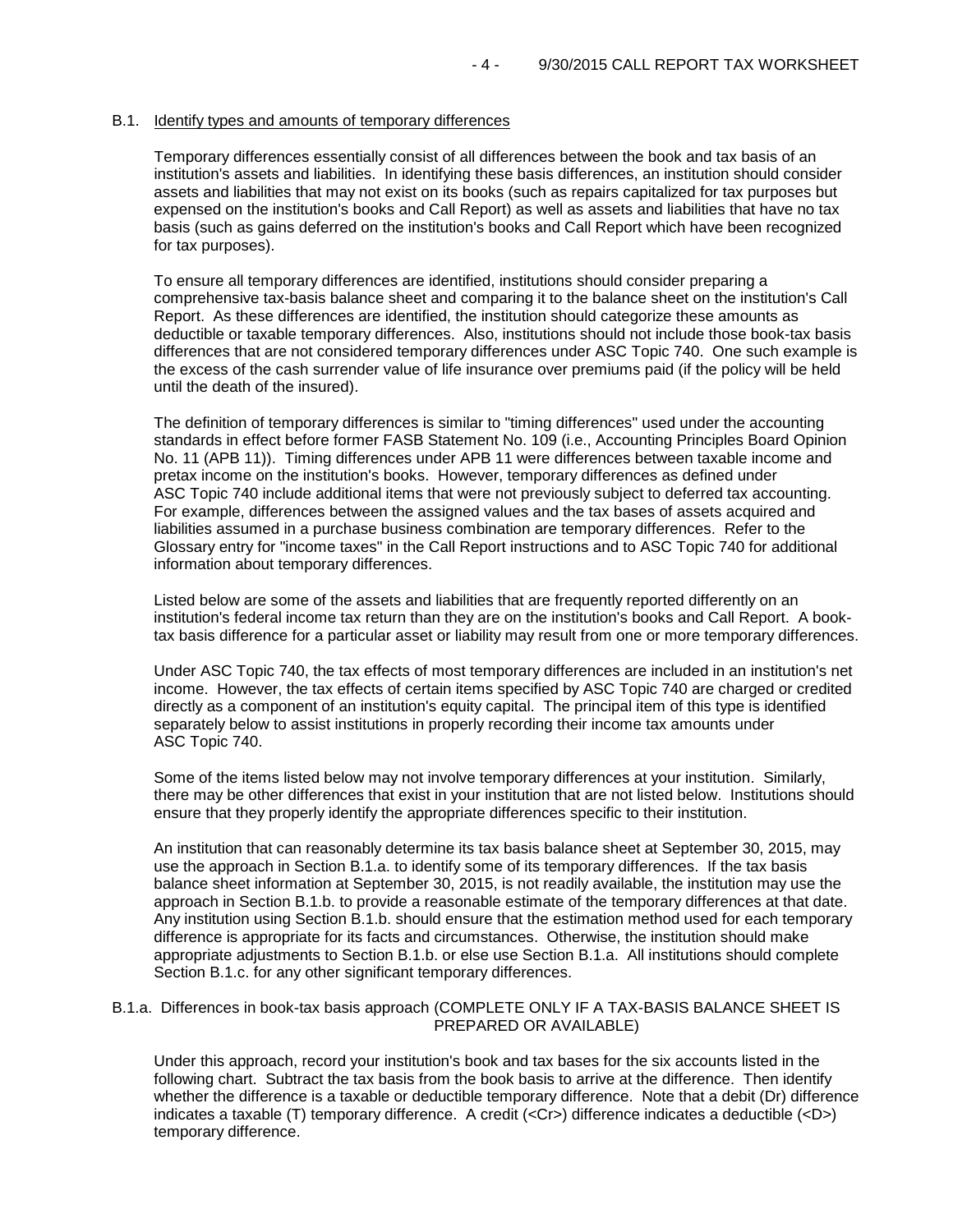B.1.a.1. Temporary differences for which the tax effect is charged or credited directly to equity capital:

|     |                                                                                                                                             | [A]<br><b>Book</b><br><b>Basis</b><br>Dr < Cr | [B]<br>Tax<br><b>Basis</b><br>Dr < Cr | $[A]-[B]$<br>Differ-<br>ence<br>Dr < Cr | Type<br>T < D > |
|-----|---------------------------------------------------------------------------------------------------------------------------------------------|-----------------------------------------------|---------------------------------------|-----------------------------------------|-----------------|
| (1) | Available-for-sale securities<br>recorded at fair value on the books<br>and Call Report but recorded at<br>amortized cost on the tax return |                                               |                                       |                                         |                 |

An institution's available-for-sale securities, while reported at fair value on the books and the Call Report, may or may not be reported at fair value (i.e., "marked to market") on the institution's tax return. Institutions should consult their tax advisors when determining the tax status of their available-for-sale portfolio. If an institution's available-for-sale securities are reported differently on the books and Call Report than they are on an institution's tax return, the difference between the book basis and the tax basis of these securities results in a temporary difference and gives rise to a deferred tax asset or liability.

If an institution's available-for-sale securities are also "marked-to-market" on an institution's tax return, there would be no difference between the book and tax basis of these securities. Rather, the amount of the adjustment needed to reflect these securities at their fair value would be included in the institution's current period taxable income. The tax effect of this "mark-to-market" adjustment would be part of taxes currently due or refundable.

B.1.a.2. Temporary differences for which the tax effect is included in net income:

|     |                                                                                                                                                                                                                           | [A]<br><b>Book</b><br><b>Basis</b><br>Dr < Cr | [B]<br>Tax<br><b>Basis</b><br>Dr < Cr | [A]-[B]<br>Differ-<br>ence<br>Dr < Cr | Type<br><u>T<d></d></u> |
|-----|---------------------------------------------------------------------------------------------------------------------------------------------------------------------------------------------------------------------------|-----------------------------------------------|---------------------------------------|---------------------------------------|-------------------------|
| (2) | Loans<br>[e.g., difference due to origination<br>fees and costs deferred and recognized<br>over the life of the loan on the books<br>and Call Report but recognized when<br>received and paid on the tax return]          |                                               |                                       |                                       |                         |
| (3) | Allowance for loan and lease losses (on<br>the books and Call Report)/Tax<br>bad debt reserve (on the tax return) $1$                                                                                                     |                                               |                                       |                                       |                         |
| (4) | Other real estate owned<br>[e.g., difference due to writedowns<br>and valuation allowances reflected<br>on the books and Call Report that are<br>not recorded against the tax basis<br>until disposition of the property] |                                               |                                       |                                       |                         |

<span id="page-4-0"></span> $\overline{1}$ 1 Savings institutions that previously took bad debt deductions for tax purposes using the percentage-of-taxableincome method set forth in Section 593 of the Internal Revenue Code should treat the book allowance for loan and lease losses as a deductible temporary difference and the excess, if any, of the tax bad debt reserve (that has not yet been recaptured) over the base year reserve balance (generally 1987) as a taxable temporary difference, rather than treating the allowance and the tax bad debt reserve as one difference.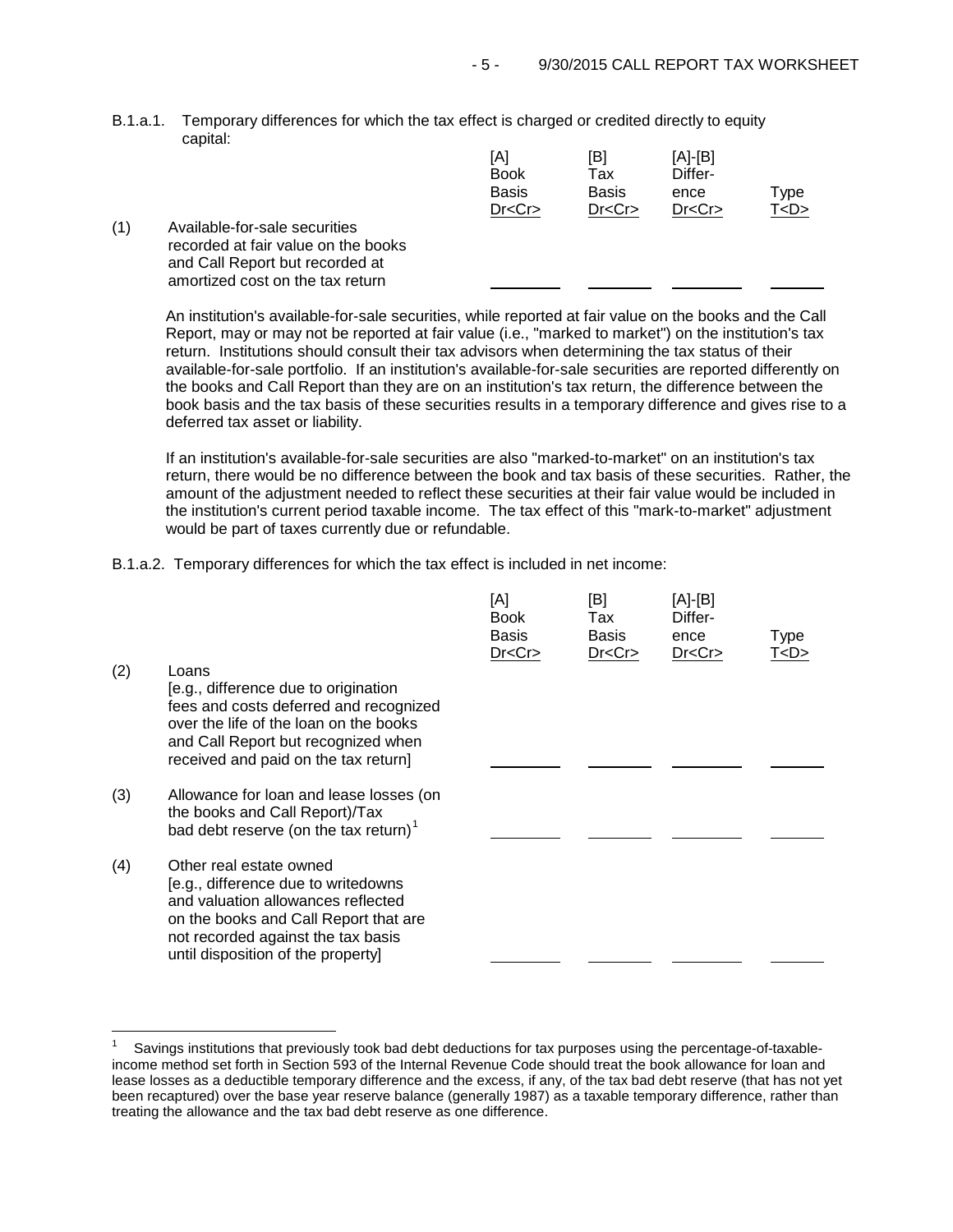|     |                                                                                                                                                                                      | [A]<br><b>Book</b><br><b>Basis</b><br>Dr < Cr | [B]<br>Tax<br><b>Basis</b><br>Dr < Cr | [A]-[B]<br>Differ-<br>ence<br>Dr < Cr | <b>Type</b><br>T < D > |
|-----|--------------------------------------------------------------------------------------------------------------------------------------------------------------------------------------|-----------------------------------------------|---------------------------------------|---------------------------------------|------------------------|
| (5) | Premises and equipment, net<br>[e.g., difference due to different<br>depreciation methods and rates for<br>book and tax purposes]                                                    |                                               |                                       |                                       |                        |
| (6) | Interest earned, not collected<br>on loans<br>[e.g., difference due to interest<br>on nonaccrual loans not recorded<br>on books and Call Report but<br>recognized on the tax return] |                                               |                                       |                                       |                        |

B.1.b. Rollforward of Temporary Differences Approach (DO NOT COMPLETE IF SECTION B.1.a. WAS COMPLETED)

NOTE: Changes in temporary differences from December 31, 2014, need only be considered if they are significant in amount. If a change is not significant, use the amount of the temporary difference as of December 31, 2014, in the 9/30/15 Temporary Difference column. Note that a debit (Dr) difference indicates a taxable (T) temporary difference. A credit (<Cr>) difference indicates a deductible (<D>) temporary difference.

B.1.b.1. Temporary differences for which the tax effect is charged or credited directly to equity capital:

|     |                                                          |         | 9/30/15<br>Temporary<br><b>Difference</b> | <b>Type</b> |  |
|-----|----------------------------------------------------------|---------|-------------------------------------------|-------------|--|
| (1) | Available-for-sale securities                            | Dr < Cr | Dr < Cr                                   | T < D >     |  |
|     |                                                          |         |                                           |             |  |
|     | (To be completed only if available-for-sale securities   |         |                                           |             |  |
|     | are reported differently on the books and Call Report    |         |                                           |             |  |
|     | than on the tax return):                                 |         |                                           |             |  |
|     | Balance (at fair value) of available-for-sale securities |         |                                           |             |  |
|     | on books and Call Report at 9/30/15                      |         |                                           |             |  |
|     | Less: Amortized cost of available-for-sale               |         |                                           |             |  |
|     | securities at 9/30/15                                    |         |                                           |             |  |
|     | Estimated 9/30/15 temporary difference                   |         |                                           |             |  |
|     |                                                          |         |                                           |             |  |

NOTE: See the discussion of available-for-sale securities in Section B.1.a.1 above. Institutions should consult their tax advisors when determining the tax status of their available-for-sale securities.

9/30/15

B.1.b.2. Temporary differences for which the tax effect is included in net income:

|     |                                                                                                                                                                        | Dr < Cr | <u>JJJJIJJ</u><br>Temporary<br><b>Difference</b><br>Dr < Cr | Type<br>T < D > |
|-----|------------------------------------------------------------------------------------------------------------------------------------------------------------------------|---------|-------------------------------------------------------------|-----------------|
| (2) | Loans:<br>Difference at 9/30/15 approximates the amount of<br>deferred loan fee income, net of deferred loan<br>origination costs, on books and Call Report at 9/30/15 |         |                                                             |                 |
|     |                                                                                                                                                                        |         |                                                             |                 |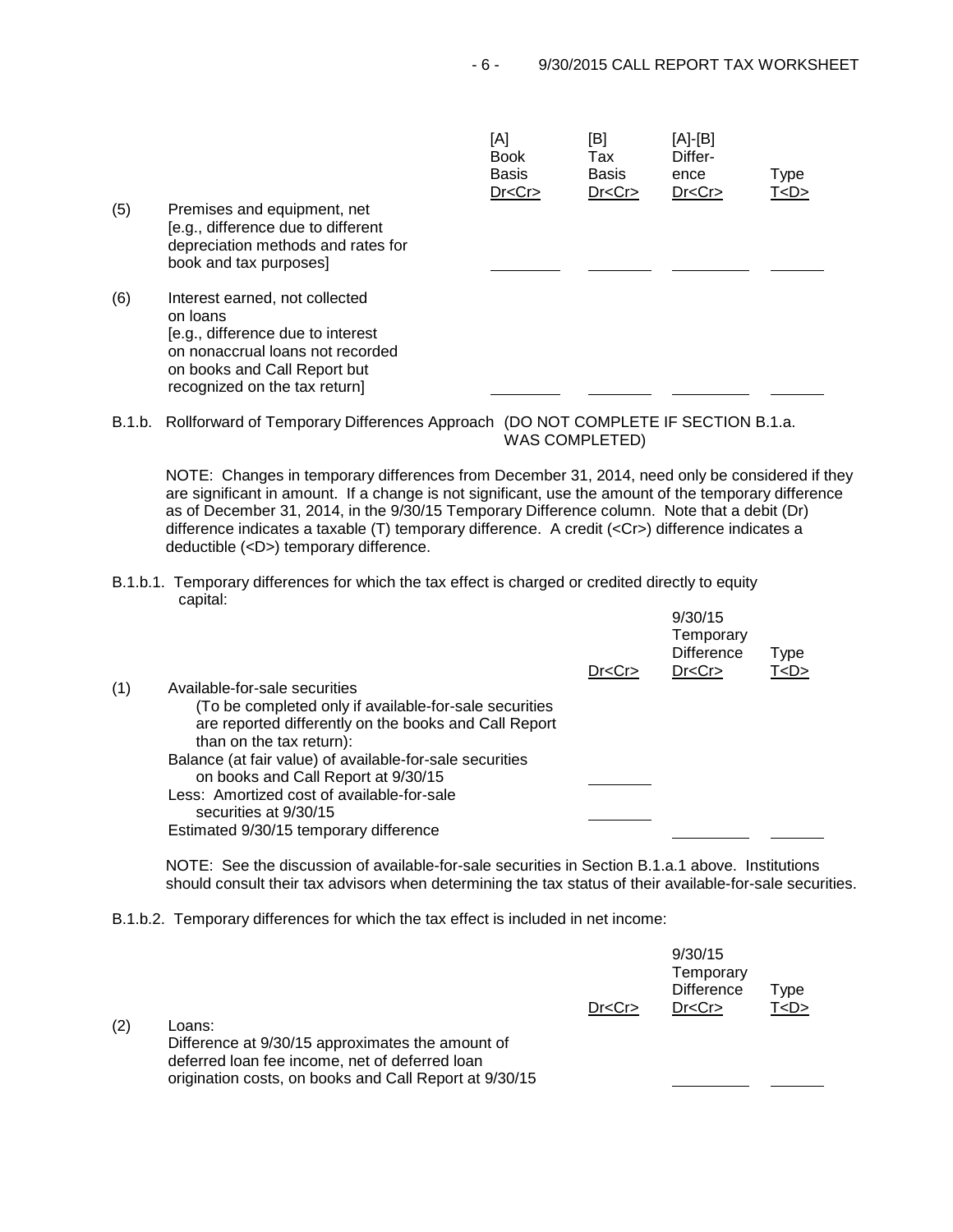| (3) | Allowance for loan and lease losses: <sup>2</sup>                                                                                                                                                                                                                                                                                                                     | Dr < Cr | 9/30/15<br>Temporary<br><b>Difference</b><br>Dr < Cr | <b>Type</b><br>T < D > |
|-----|-----------------------------------------------------------------------------------------------------------------------------------------------------------------------------------------------------------------------------------------------------------------------------------------------------------------------------------------------------------------------|---------|------------------------------------------------------|------------------------|
|     | For institutions on the specific charge-off method for tax<br>purposes (i.e., for institutions with no tax bad debt<br>reserve):<br>Difference at 9/30/15 approximates the balance of the<br>allowance for loan and lease losses on books and<br>Call Report at 9/30/15                                                                                               |         |                                                      |                        |
|     | For institutions on the reserve method for tax purposes:<br>Temporary difference at 12/31/14 T <d><br/>Less: Provision for loan and lease losses on books<br/>and Call Report year to date<br/>Plus: Estimated additions to tax reserve year to date*<br/>Estimated 9/30/15 temporary difference</d>                                                                  |         |                                                      |                        |
|     | * Generally, this amount may be estimated by multiplying<br>the addition to the institution's tax reserve for 2014 by<br>0.75.                                                                                                                                                                                                                                        |         |                                                      |                        |
| (4) | Other real estate owned:                                                                                                                                                                                                                                                                                                                                              |         |                                                      |                        |
|     | Choose the method from (a) and (b) below that is<br>appropriate for your institution. Do not complete both (a)<br>and $(b)$ .                                                                                                                                                                                                                                         |         |                                                      |                        |
|     | (a) Balance of other real estate owned valuation<br>allowances on books and Call Report at 9/30/15 T <d></d>                                                                                                                                                                                                                                                          |         |                                                      |                        |
|     | (b) Temporary difference at 12/31/14 T <d><br/>Less: Provisions taken year to date on books and<br/>Call Report for properties held on 9/30/15<br/>Plus: Amount of writedowns taken before 1/1/15 on<br/>books for properties sold year to date<br/>Estimated 9/30/15 temporary difference</d>                                                                        |         |                                                      |                        |
| (5) | Premises and equipment, net:                                                                                                                                                                                                                                                                                                                                          |         |                                                      |                        |
|     | Temporary difference at 12/31/14 T <d><br/>Less: Depreciation recorded on books and<br/>Call Report year to date<br/>Plus: Estimated tax depreciation year to date*<br/>Plus/less: Estimate of difference in book and tax basis<br/>of fixed assets sold year to date<br/>Estimated 9/30/15 temporary difference<br/>* Generally, this amount may be estimated by</d> |         |                                                      |                        |

multiplying 2014 tax depreciation by 0.75.

<span id="page-6-0"></span> $\overline{\mathbf{c}}$ 2 Savings institutions that previously took bad debt deductions for tax purposes using the percentage-of-taxableincome method set forth in Section 593 of the Internal Revenue Code should treat the book allowance for loan and lease losses as a deductible temporary difference and the excess, if any, of the tax bad debt reserve (that has not yet been recaptured) over the base year reserve balance (generally 1987) as a taxable temporary difference, rather than treating the allowance and the tax bad debt reserve as one difference.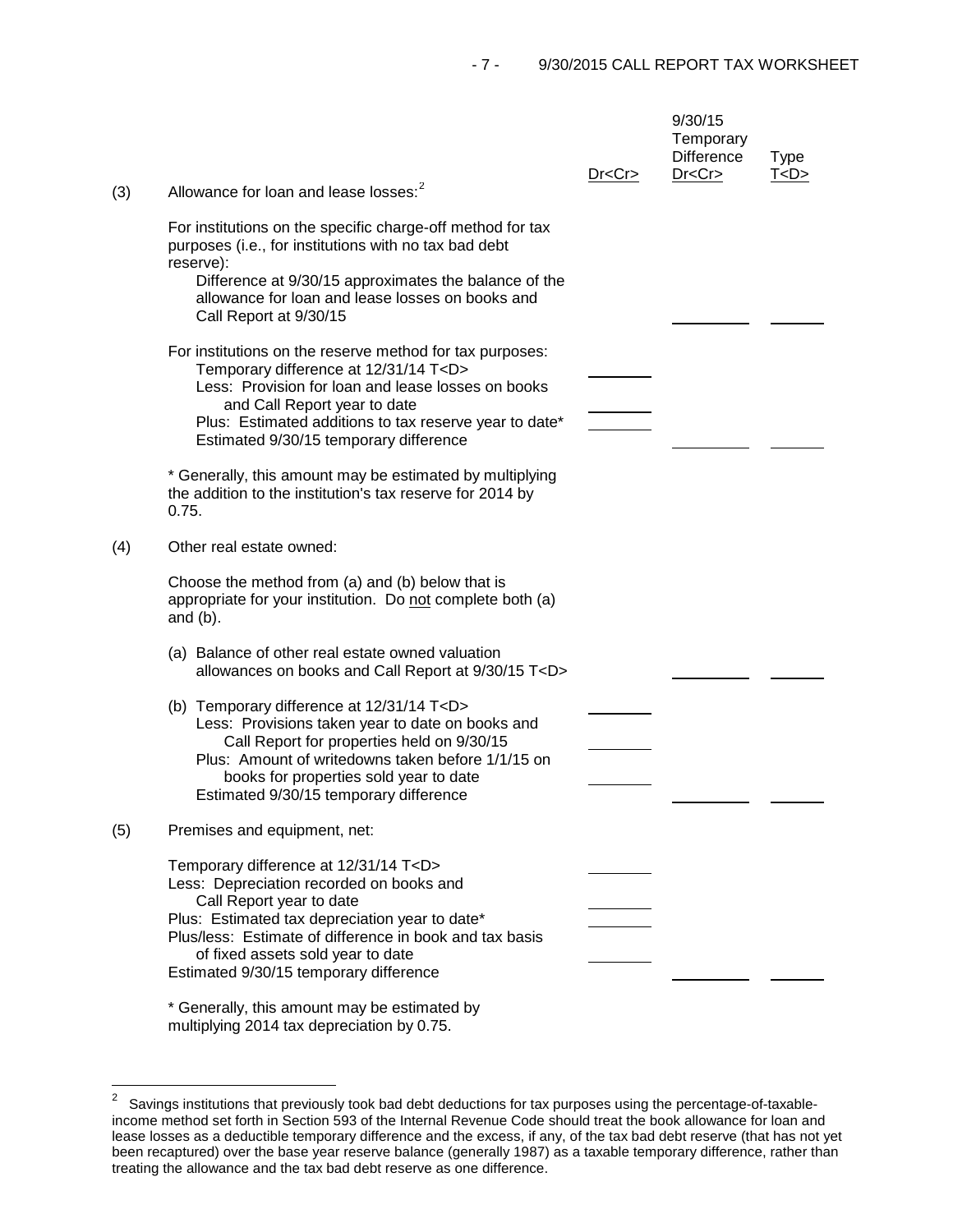|     |                                                                                                                                                                                                                                     | Dr < Cr | 9/30/15<br>Temporary<br><b>Difference</b><br>Dr < Cr | Type<br>T < D > |
|-----|-------------------------------------------------------------------------------------------------------------------------------------------------------------------------------------------------------------------------------------|---------|------------------------------------------------------|-----------------|
| (6) | Interest earned not collected on nonaccrual loans:                                                                                                                                                                                  |         |                                                      |                 |
|     | Temporary difference at 12/31/14 T <d><br/>Plus: Estimated additional interest on<br/>nonaccrual loans year to date<br/>Less: Interest received on nonaccrual<br/>loans year to date<br/>Estimated 9/30/15 temporary difference</d> |         |                                                      |                 |

B.1.c. Other temporary differences (TO BE COMPLETED BY ALL INSTITUTIONS USING WORKSHEET)

If the institution has other material temporary differences, include those differences below. Indicate whether these other temporary differences are taxable or deductible temporary differences. In addition, any differences for which the tax effect is charged or credited directly to equity capital should be designated accordingly.

Examples of other temporary differences include: accrued liabilities or prepaid expenses recorded differently on the books and Call Report than reported on the tax return, differences in the basis of assets and liabilities resulting from business combinations, investments in stock of unconsolidated subsidiaries (undistributed earnings recognized on the books and Call Report but not in the tax return), and intangible assets which have different amortization periods and/or methods used in the tax return than those used on the books and Call Report.

Note that a debit (Dr) difference indicates a taxable (T) temporary difference. A credit (<Cr>> difference indicates a deductible (<D>) temporary difference.

| Other temporary differences: | [A]<br><b>Book</b><br><b>Basis</b><br>Dr < Cr | [B]<br>Tax<br><b>Basis</b><br>Dr < Cr | $[A]-[B]$<br>Differ-<br>ence<br>Dr < Cr | Type<br><u>T<d></d></u> |
|------------------------------|-----------------------------------------------|---------------------------------------|-----------------------------------------|-------------------------|
|                              |                                               |                                       |                                         |                         |
|                              |                                               |                                       |                                         |                         |
|                              |                                               |                                       |                                         |                         |
|                              |                                               |                                       |                                         |                         |

## B.2. Total temporary differences

a. Total taxable temporary differences for which the tax effect is included in net income (sum of appropriate taxable temporary differences, i.e., differences marked "T," identified in Section B.1) ........................................................ \_\_\_\_\_\_\_\_\_\_ b. Total taxable temporary differences for which the tax effect is charged or credited directly to equity capital (sum of appropriate taxable temporary differences, i.e., differences marked "T," identified in Section B.1) ............................. \_\_\_\_\_\_\_\_\_\_ c. Total deductible temporary differences for which the tax effect is included in net income (sum of appropriate deductible temporary differences, i.e., differences marked "<D>," identified in Section B.1.

Ignore negative signs.) ................................................................................................. \_\_\_\_\_\_\_\_\_\_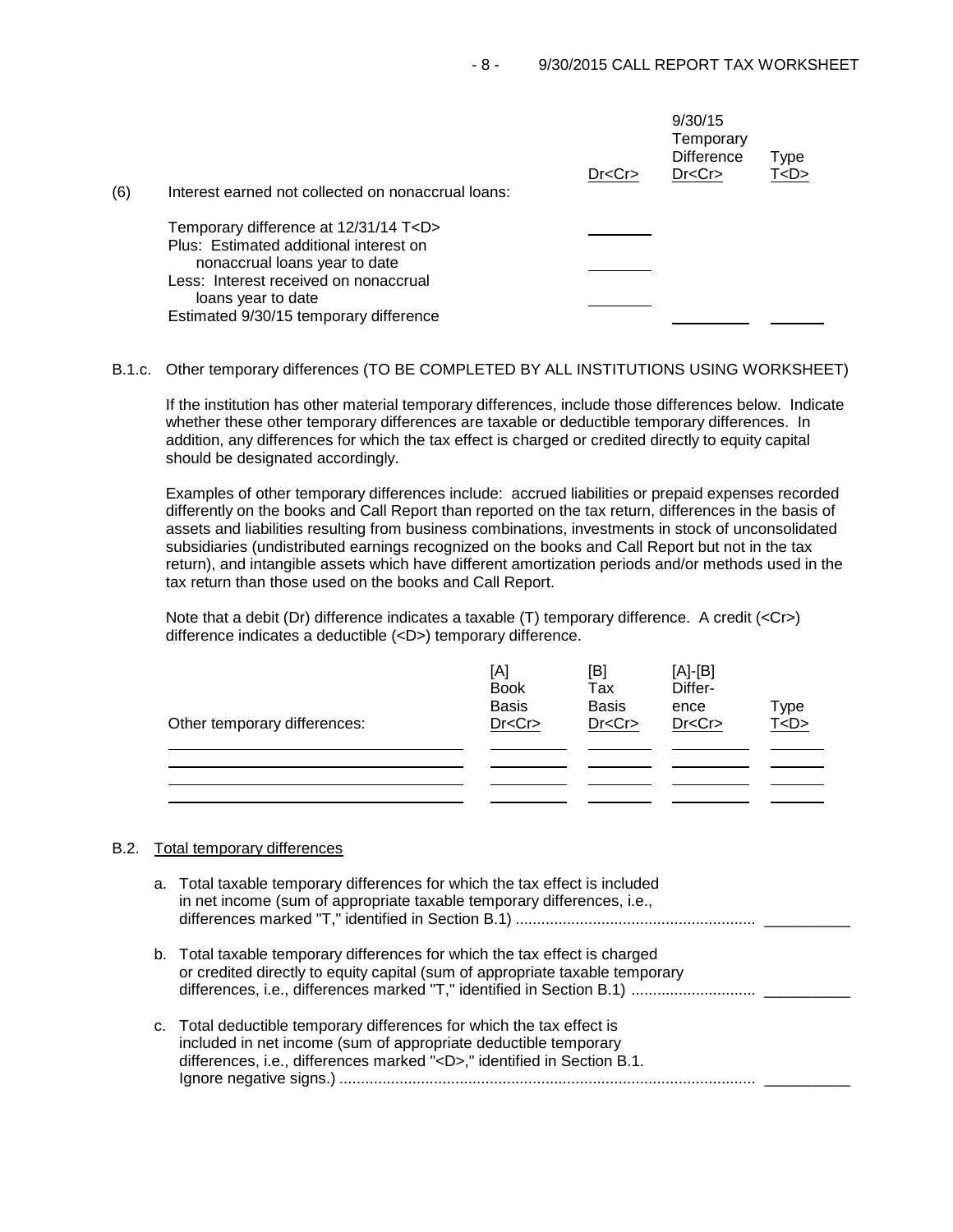- d. Total deductible temporary differences for which the tax effect is charged or credited directly to equity capital (sum of appropriate deductible temporary differences, i.e., differences marked "<D>," identified in Section B.1. Ignore negative signs.) ................................................................................................ \_\_\_\_\_\_\_\_\_\_
- B.3. Identify remaining tax carryforwards, including their expiration dates (add additional lines for additional carryforwards, if necessary)

|  |  |  | a. Net operating loss (NOL) carryforwards |
|--|--|--|-------------------------------------------|
|--|--|--|-------------------------------------------|

Expiration Date \_\_\_\_\_\_\_\_\_\_\_\_ Amount....... \_\_\_\_\_\_\_\_\_\_\_\_ Expiration Date \_\_\_\_\_\_\_\_\_\_\_\_ Amount....... \_\_\_\_\_\_\_\_\_\_\_\_

| Amount |  |
|--------|--|
| Amount |  |
| Total  |  |

In determining the amount of NOL carryforwards, your institution should consider the effect of any NOL carryforwards used in Section A to reduce taxes currently due. If any amounts were reported in Line A.13, the amount to be reported here can be estimated with the following calculation:

> NOL carryforwards available at 1/1/15 less [(the amount of NOL carryforwards estimated to be used per Line A.13) x (0.75)]

b. Tax credit carryforwards

| <b>Expiration Date</b> | Amount |
|------------------------|--------|
| <b>Expiration Date</b> | Amount |
|                        |        |

| <b>AUTOULIGE</b> |  |
|------------------|--|
| Amount           |  |
| Total………         |  |

B.4. Calculate deferred tax liability for federal income tax purposes at September 30, 2015.

| a. Total taxable temporary differences for which the tax effect is included |  |
|-----------------------------------------------------------------------------|--|
|                                                                             |  |
|                                                                             |  |

- b. Deferred tax liability resulting from taxable temporary differences for which the tax effect is included in net income (Line B.4.a multiplied by the tax rate expected to apply when the amount of taxable temporary differences result in additional taxable income in future periods)[3](#page-8-0) ............................... \_\_\_\_\_\_\_\_\_\_
- c. Total taxable temporary differences for which the tax effect is charged or credited directly to equity capital (from Line B.2.b) .................................................. \_\_\_\_\_\_\_\_\_\_
- d. Deferred tax liability resulting from taxable temporary differences for which the tax effect is charged or credited directly to equity capital (Line B.4.c multiplied by the tax rate expected to apply when the amount of taxable temporary differences result in additional taxable income in future periods)<sup>3</sup> ............................................................................................................. \_\_\_\_\_\_\_\_\_\_
- e. Total deferred tax liability for federal income tax purposes at September 30, 2015 (Line B.4.b plus Line B.4.d)......................................................... \_\_\_\_\_\_\_\_\_\_

<span id="page-8-0"></span> $\mathsf 3$ 3 Refer to the discussion of the "applicable tax rate" in the Glossary entry for "income taxes" in the Call Report instructions and to footnote 5 on page 11 of this worksheet for further information.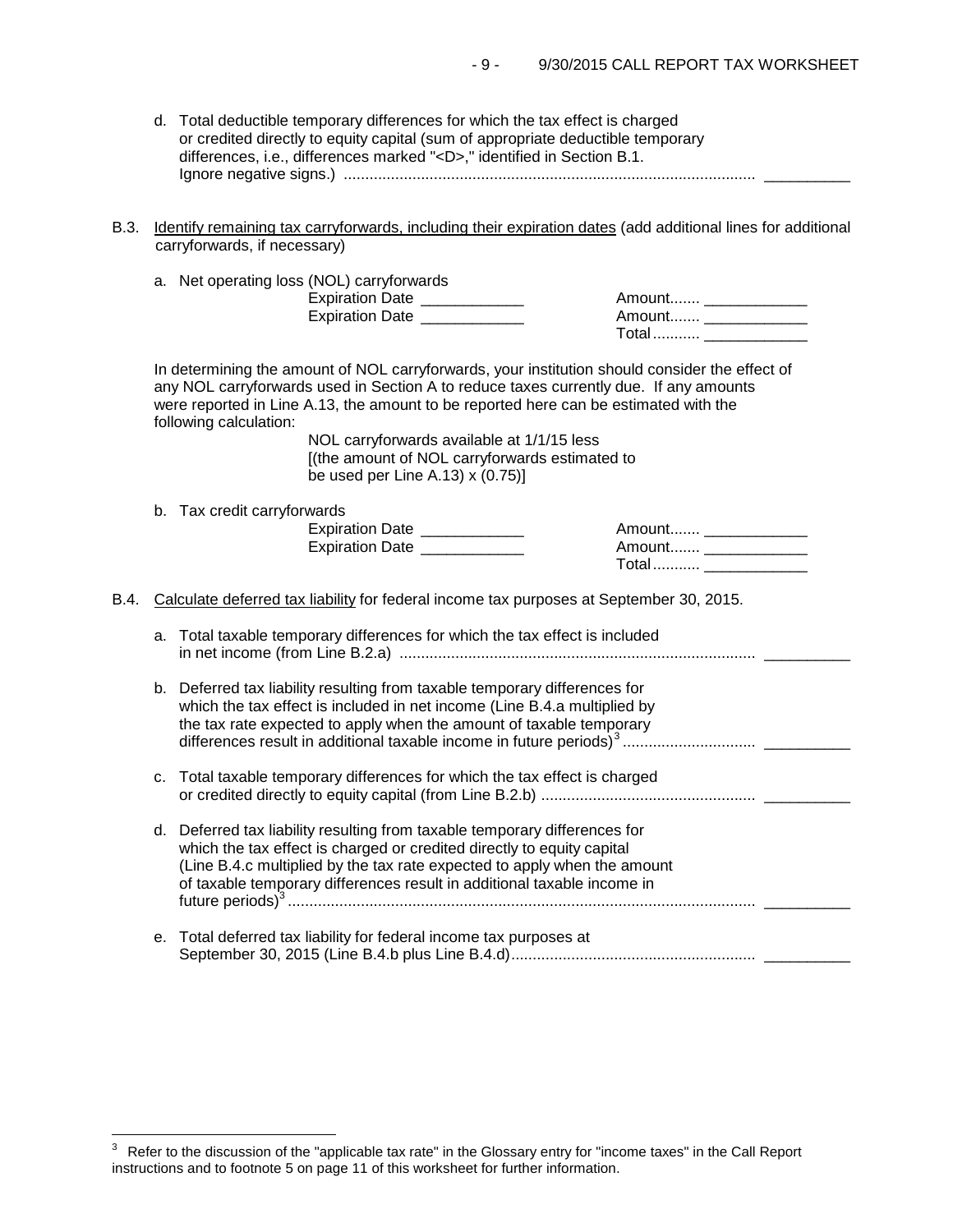# B.5. Calculate deferred tax asset for federal income tax purposes at September 30, 2015.

| a.      | Total deductible temporary differences for which the tax effect is                                                                                                                                                                                                                                    |  |
|---------|-------------------------------------------------------------------------------------------------------------------------------------------------------------------------------------------------------------------------------------------------------------------------------------------------------|--|
|         | b. Deferred tax asset resulting from deductible temporary differences for<br>which the tax effect is included in net income (Line B.5.a multiplied by the<br>tax rate expected to apply when the amount of deductible temporary                                                                       |  |
|         | c. Deferred tax asset resulting from net operating loss carryforwards<br>(Line B.3.a multiplied by the tax rate expected to apply when the                                                                                                                                                            |  |
|         | d. Tax credit carryforwards available to reduce taxes payable in future                                                                                                                                                                                                                               |  |
| $e_{1}$ | Total deferred tax assets for which the tax effect is included in                                                                                                                                                                                                                                     |  |
| f.      | Total deductible temporary differences for which the tax effect is charged                                                                                                                                                                                                                            |  |
| q.      | Deferred tax asset resulting from deductible temporary differences for<br>which the tax effect is charged or credited directly to equity capital<br>(Line B.5.f multiplied by the tax rate expected to apply when the amount<br>of deductible temporary differences are used to reduce taxable income |  |
|         | h. Total deferred tax assets for federal income tax purposes before                                                                                                                                                                                                                                   |  |

## B.6. Assessing the need for a valuation allowance

Institutions must consider all available evidence, both positive and negative, in assessing the need for a valuation allowance to reduce the total deferred tax assets for federal income tax purposes in Line B.5.h to the amount that is more likely than not to be realized. The future realization of deferred tax assets ultimately depends on the existence of sufficient taxable income of the appropriate character in either the carryback or carryforward period. Four sources of taxable income may be available to realize deferred tax assets:

- (1) Taxable income in carryback years (which can be offset to recover taxes previously paid),
- (2) Reversing taxable temporary differences,
- (3) Future taxable income (exclusive of reversing temporary differences and carryforwards), and
- (4) Tax-planning strategies.

In general, positive evidence refers to the existence of one or more of the four sources of taxable income. To the extent evidence about one or more sources of taxable income is sufficient to support a conclusion that a valuation allowance is not necessary (i.e., the institution can conclude that the deferred

<span id="page-9-0"></span> $\frac{1}{4}$ Refer to the discussion of the "applicable tax rate" in the Glossary entry for "income taxes" in the Call Report instructions and to footnote 5 on page 11 of this worksheet for further information.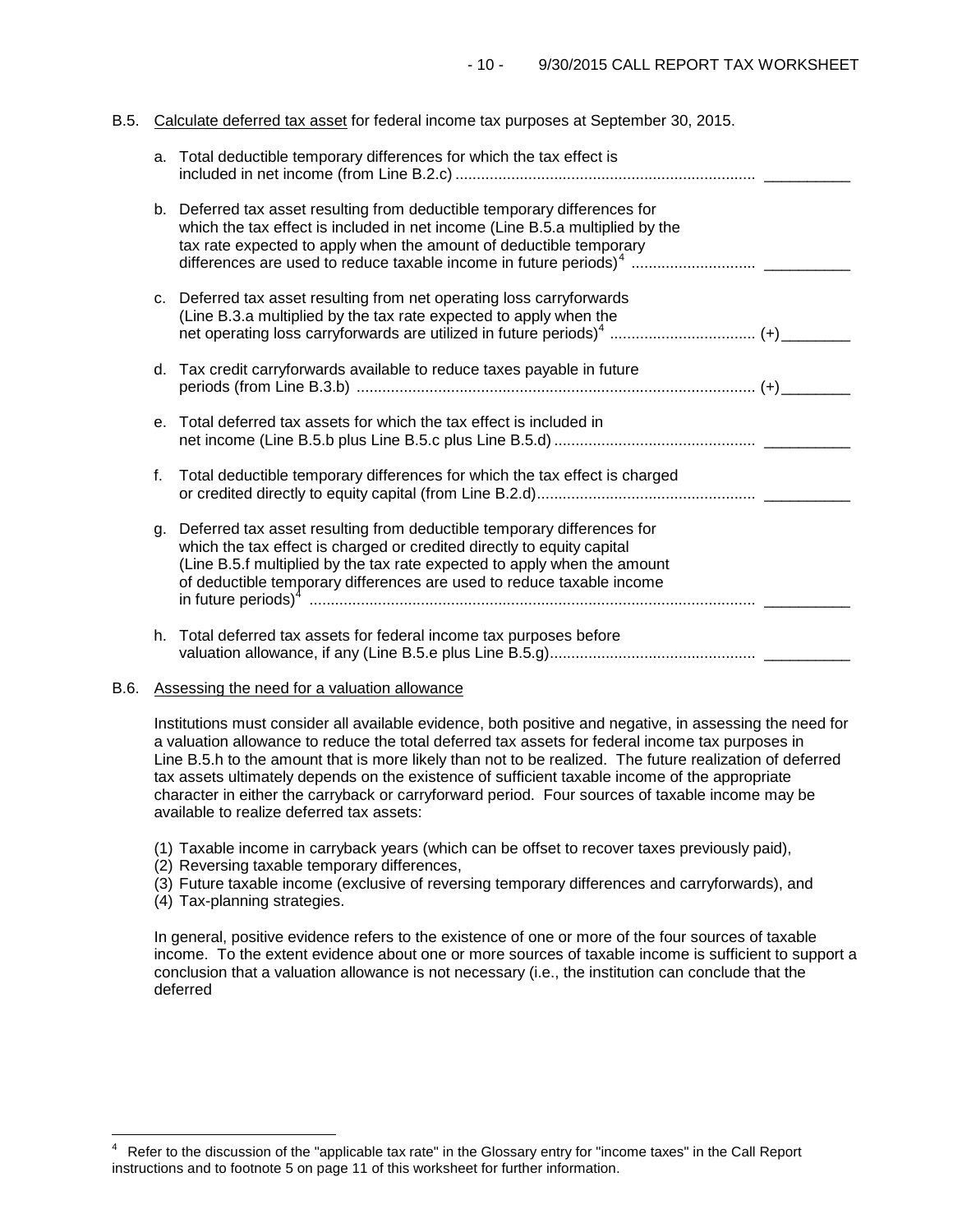tax asset is more likely than not to be realized), other sources need not be considered. However, if a valuation allowance is needed, each source of income must be evaluated to determine the appropriate amount of the allowance needed.

Evidence used in determining the valuation allowance should be subject to objective verification. The weight given to evidence when both positive and negative evidence exist should be consistent with the extent to which it can be objectively verified. Under ASC Topic 740, the existence of a cumulative loss for the prior three years is significant negative evidence that would be difficult for an institution to overcome.

Refer to the discussion of the "valuation allowance" in the Glossary entry for "income taxes" in the Call Report instructions for further information.

|      | Line B.6:<br>Valuation allowance to reduce the total deferred tax assets for federal<br>income tax purposes in Line B.5.h to the amount that is more likely                                                                                                                                                                                                                                                              |
|------|--------------------------------------------------------------------------------------------------------------------------------------------------------------------------------------------------------------------------------------------------------------------------------------------------------------------------------------------------------------------------------------------------------------------------|
| B.7. | Deferred tax asset for federal income tax purposes, net of valuation                                                                                                                                                                                                                                                                                                                                                     |
| B.8. | Net deferred tax asset (liability) for federal income tax purposes at September 30,<br>2015 (Line B.7 minus Line B.4.e) (Report this amount in Schedule RC-F,                                                                                                                                                                                                                                                            |
| B.9. | Net deferred tax asset (liability) for which the tax effect is included in<br>net income for federal income tax purposes at September 30, 2015 [Line B.5.e                                                                                                                                                                                                                                                               |
|      | B.10. Net deferred tax asset (liability) for which the tax effect is included in net<br>income for federal income tax purposes at December 31, 2014 [This                                                                                                                                                                                                                                                                |
|      | B.11. Year-to-date deferred income tax expense (benefit) for federal income tax<br>purposes (determined as the change for the period in the net deferred tax<br>asset or liability for which the tax effect is included in net income)                                                                                                                                                                                   |
|      | NOTE: The change in an institution's net deferred tax asset (liability) for which<br>the tax effect is charged or credited directly to equity capital is not reported<br>as part of an institution's deferred tax income tax expense (benefit).                                                                                                                                                                          |
|      | B.12. Year-to-date deferred income tax expense (benefit) for state and local tax<br>purposes. This amount must be computed if the tax laws of the institution's<br>state and local tax authorities differ significantly from the federal tax laws <sup>5</sup><br>Compute this amount by performing the calculation outlined in Lines B.1<br>through B.11, considering only deferred tax asset and liability amounts for |

<span id="page-10-0"></span> $\frac{1}{\epsilon}$  $5$  In assessing whether a separate calculation is necessary, the bank should consider any differences in loss carryback or carryforward periods, or in other provisions of the tax law. If the tax laws of the state and local jurisdictions do not differ significantly from federal income tax laws, then the calculation of deferred income tax expense (benefit) can be made in the aggregate. The institution would complete Lines B.1 through B.11 on the worksheet considering both the federal and state and local income tax rates. The rate used should consider whether amounts paid in one jurisdiction are deductible in another jurisdiction. For example, since state and local taxes are deductible for federal income tax purposes, the aggregate combined rate generally would be (1) the federal tax rate plus (2) the state and local tax rate minus (3) the federal tax effect of the deductibility of the state and local taxes at the federal tax rate.